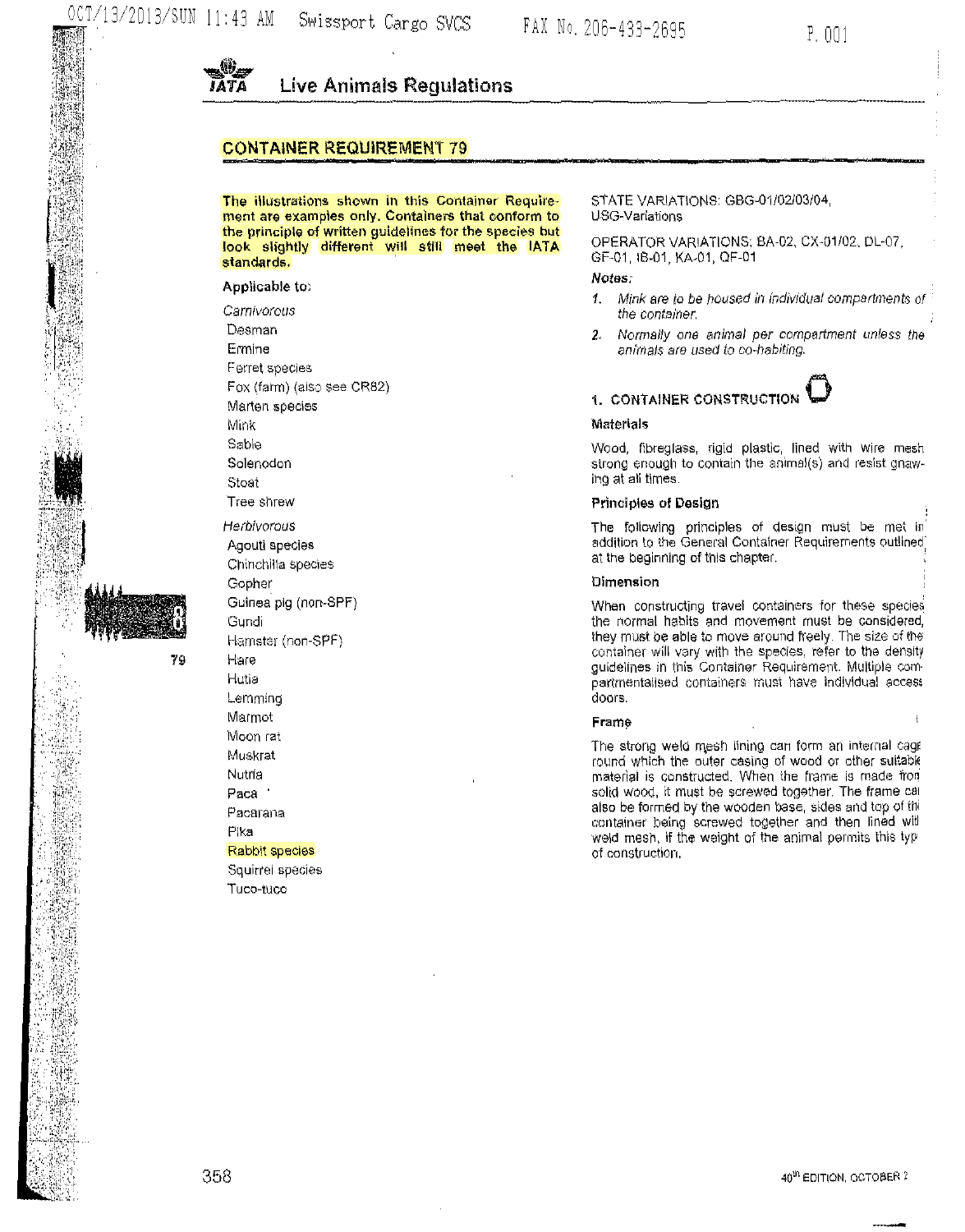# Container Requirements

EXAMPLE:

*lATA* 

-

*Of* 

'he

i5h IW-

in ted

ies e<l, I he sity m1~



------------------------~-

# Sides

The sides must be made of wood, fibreglass or rigid plastic lined with wire mesh suitable to contain the animal and withstand gnawing. Any sharp edges must be rounded off.

Ventilation openings and door must be covered with wire mesh with a maximum diameter opening of 2.5 em (1 in). In the case of smaller animals, the mesh openings must be able to contain the animal and any body parts.

To reduce the amount of light for some species, nylon mesh or other similar material may be placed on the outside of the container that will reduce the amount of light within the container but allow good ventilation.

#### Floor

The floor must be solid and leak-proof, it must be covered with a layer of absorbent material, such as wood shavings, for bedding.

# Roof

 $\triangle$  Can either be made of solid sheet metal, wood or plastic or wire mesh with rigid frame to ensure structural stability. Suitable protection must be used during adverse weather.

#### **Doors**

A sliding door must be provided at the rear of the container to give access into the container. Each compartment of a container must have its own sliding door. All doors must be provided with a secure fastening so that they cannot *be* opened accidentally.

# Ventilation

Ventilation is provided by wire mesh at the front of the containet ahd wire meshed ventilation openings, with a minimum diameter of 2.5 em (1 in), which must be present on the sides. When non-wire lined containers are used any internal sharp edges from the wire mesh must be covered with smooth material.

# Spacer Bars/Handles

Must be made to a depth of 2.5 cm  $(1 \text{ in})$ , must be present on the sides of the container as shown in the illustration.

#### Feed and Water Containers

Metal food and Water containers must be provided, they must fitted into the wood/plywood at the front of the container and be fixed to the uprights of the framework so that they cannot be moved by the animal, there must be a means of outside access for replenishment. Soldered tin must not be used. **79** The soldered tin must not be used.

#### Rigid Plastic Pet Containers (see Container Requirement 1)

Rigid plastic pet containers can ba used for the air transport of small numbers or individual animals but are not suitable for Tasmanian devils. The following modifications must be undertaken;

- & the heigllt and width of the container must allow the animal to stand in a natural position, turn around and lie down comfortably;
- the floor of the container must be made non-slip before being covered with absorbent bedding;
- the grill door and all ventilation openings must be covered with fine wire mesh, lf this is fixed on the inside, all edges must be protected and made smooth;
- The door must be fixed shut at both the top and the bottom in such a manner that it cannot be opened easily;
- **a** food and water containers must be fixed inside the container and have outside access for replenishment;
- the container must *be* correctly labelled;
- **a** if a container has wheels, they must be removed or rendered inoperable.

vith rpe

2013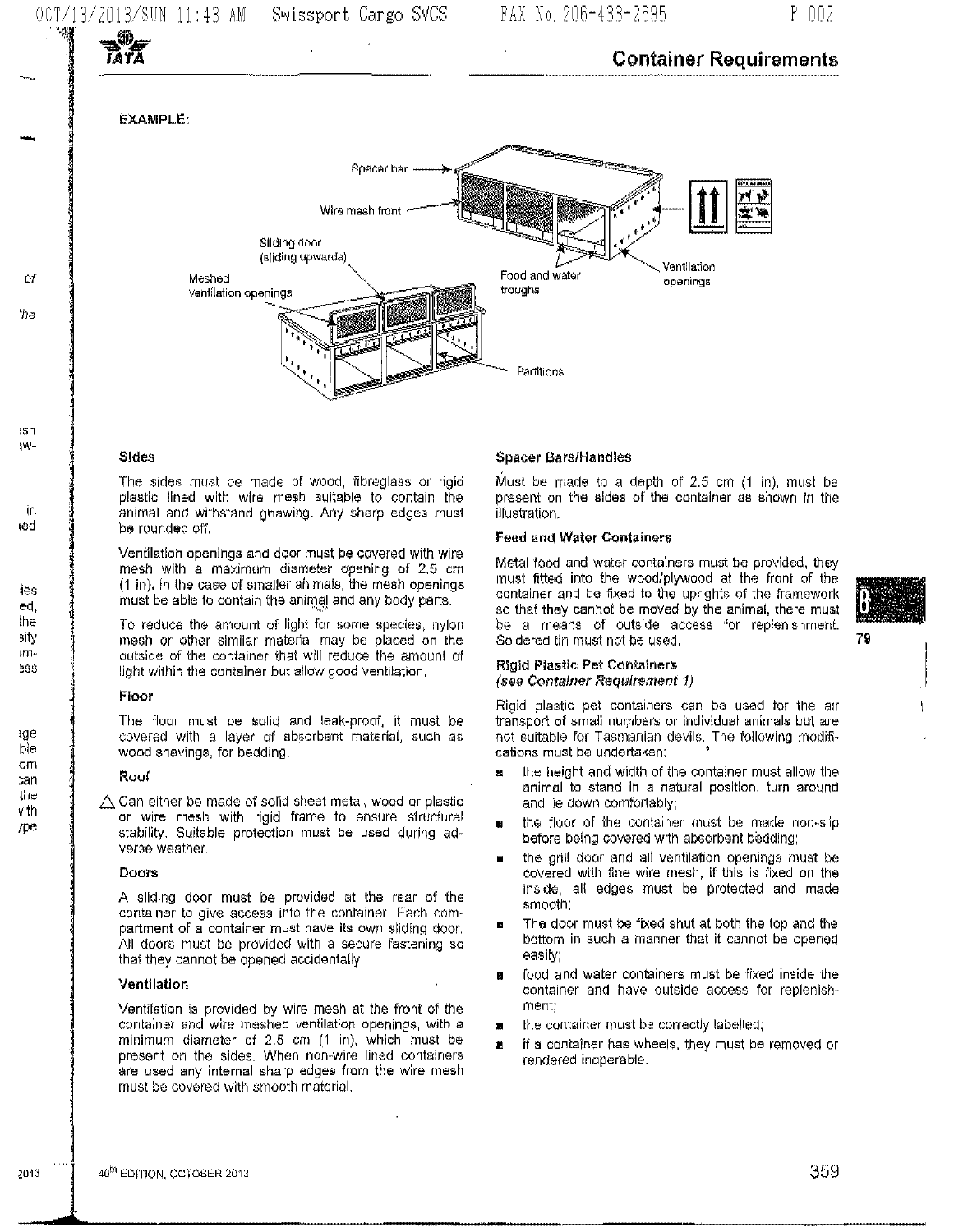

#### PREPARATIONS BEFORE DISPATCH (see  $2<sub>1</sub>$ Chapter 5)

Squirrels must be given a piece of sacking from which to make their own bedding.

# 3. FEEDING AND WATERING GUIDE (for emergency use only)

Animals do not normally require additional feeding or watering during 24 hours following the time of dispatch.

If feeding is required due to an unforeseen delay, the carnivorous species must be provided with pieces of raw meat, a little fish or dog food and milk. The herbivorous species must be provided with carrots, fruit, nuts or grains. The shipper's instructions must always be followed.

# Note:

Laboratory and SPF animal containers must not be opened, therefore, these animals must be fed under

scientifically controlled conditions. A viewing panel must be incorporated into the container of SPF animals,

## 4. GENERAL CARE AND LOADING (see Chapters 5 and  $10$

Animals known to be for laboratory use must be separated completely from other animals to reduce any risk of cross-infection or contamination, e.g. specific pathogen free (SPF) consignments.

Mink, when disturbed, give off a strong feral odour which will contaminate other loads.

When animals are to be carried in quantity, maintain proper separation of cartons in the aircraft. Care must be taken that there is adequate air circulation throughout the stacks and the boxes are secured in a manner which will prevent them from toppling during flight.

#### Warning: These species bite.

|                    | DENSITY GUIDELINES                              |                                                     |                           |                           |                      |               |  |  |  |  |  |  |  |
|--------------------|-------------------------------------------------|-----------------------------------------------------|---------------------------|---------------------------|----------------------|---------------|--|--|--|--|--|--|--|
| Species            | Weight of<br>Animal<br>(grams)                  | Maximum<br>Number per<br>Compartment<br>in Comainer |                           | Space per Animal          | <b>Height of Box</b> |               |  |  |  |  |  |  |  |
|                    |                                                 |                                                     | cm <sup>2</sup>           | $\ln^2$                   | cm                   | ìn            |  |  |  |  |  |  |  |
| Chinchillas        | 450-550                                         | 27                                                  | 260                       | 40                        | 23                   |               |  |  |  |  |  |  |  |
| <u>Hamsters</u>    | Young                                           | 18                                                  | 32                        |                           | 13                   |               |  |  |  |  |  |  |  |
| Smaller<br>Animals | 170-280<br>$281 - 420$<br>421 or more           | 12<br>12<br>12                                      | 90<br>160<br>230          | 14<br>25<br>36            | 15<br>15<br>15       | в             |  |  |  |  |  |  |  |
| Larger<br>Animals  | 2.000 or less<br>2,001-5.000<br>$5.001$ or more |                                                     | 770<br>970-1,160<br>1.400 | 120<br>$150 - 180$<br>220 | 20<br>25<br>30       | 8<br>10<br>12 |  |  |  |  |  |  |  |

If ground temperature exceeds 24°C (75°F), reduce maximum number per compartment in the container by 10%.

 $\degree$  if ground temperature exceeds 24°C (75°F), allow 520 cm<sup>2</sup> (80 in<sup>2</sup>) per animal. A temperature in the box of more than 27°C (80°F) is liable to be lethal to chinchillas.

# **EXAMPLE:**

#### **CONTAINERS LOADED ON A PALLET**

Þ